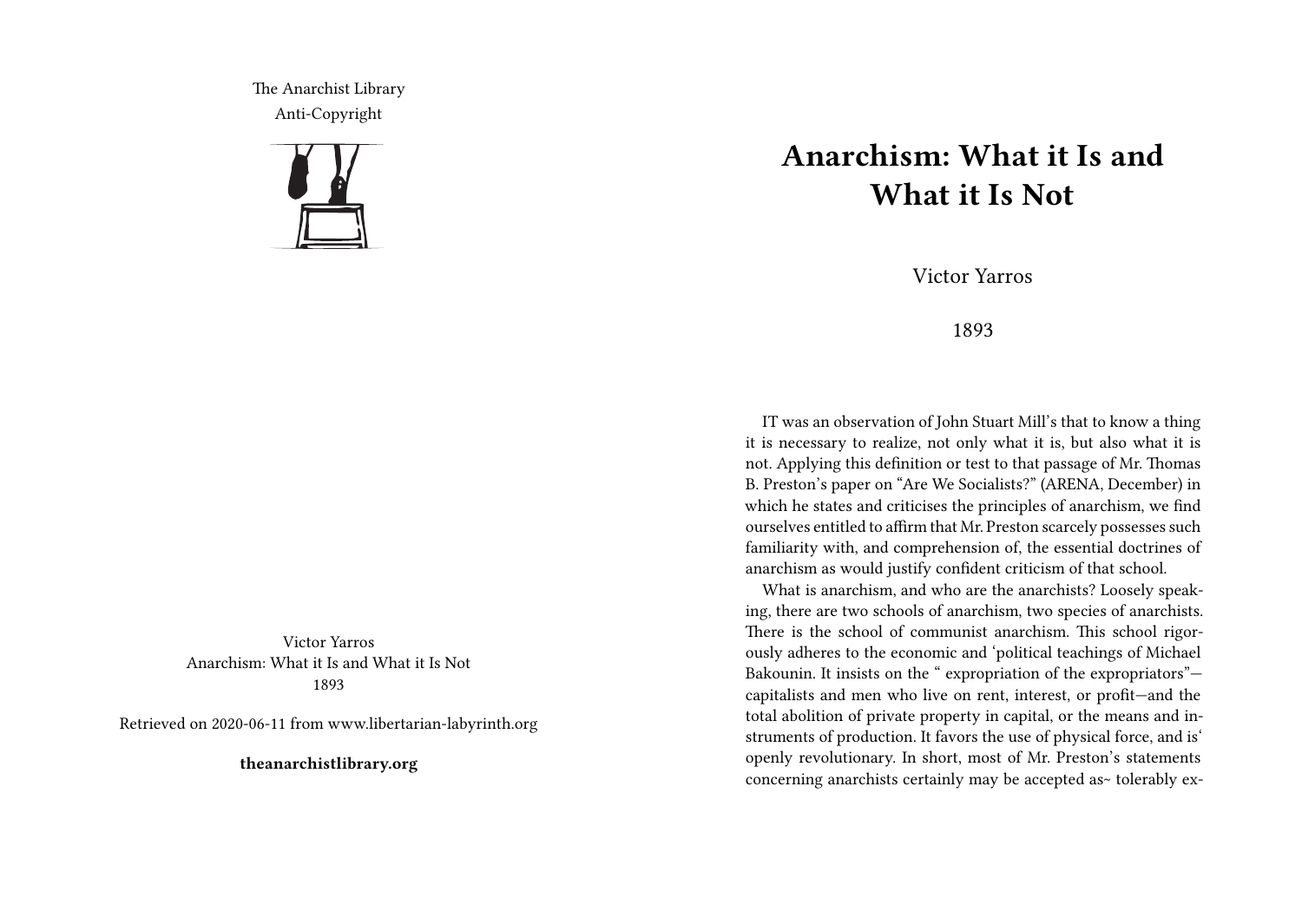act with reference to this school. The school to which Mr. Preston's predications do not apply is that of individualist anarchism. Strictly speaking, this school is the only one in the field which possesses the right to the term " anarchist," since, as will presently be established, it is the only school which logically and consistently follows out the principle of non-interference with personal liberty. Whether it carries out the principle specified "to an exaggerated absurdity," is, of course, a matter of opinion; but before delivering any judgment, let us ascertain the precise significance of the principle of " personal liberty" espoused by the individualist anarchists.

Few are aware that the anarchistic principle of "personal liberty" is absolutely coincident with the famous Spencerian "first principle of human happiness,"—the principle of "equal freedom,"—to which precise expression is given in the following formula: Every man is free to do that which he wills, provided he infringes not the equal freedom of any other man. This principle of equal freedom the individualist anarchists accept without reservation or qualification, recognizing no exceptions to scientific ethical laws, any more than to physical laws. By accepting the principle is naturally meant the acceptance of all its corollaries or logical deductions; and these corollaries are: the right to physical integrity, which negatives murder, assault, and minor trespasses; the rights to free motion and locomotion, which imply the freedom to move from place to place without hindrance; the right to the uses of natural media - land, light, air; the right to property, in products as well as in means of production, which negatives any species of robbery and any system of compulsory "nationalism" or communism; the rights of gift and bequests; the rights of free exchange and free contract; the right of free industry; the rights of free belief and worship; and the rights of free speech and publication. These rights are natural social rights, and no society can be stable and harmonious which tolerates their infringement. The test of social progress is observance and respect of these personal rights, and not any form of government. "Crime" can mean nothing else than the violation of one or more of these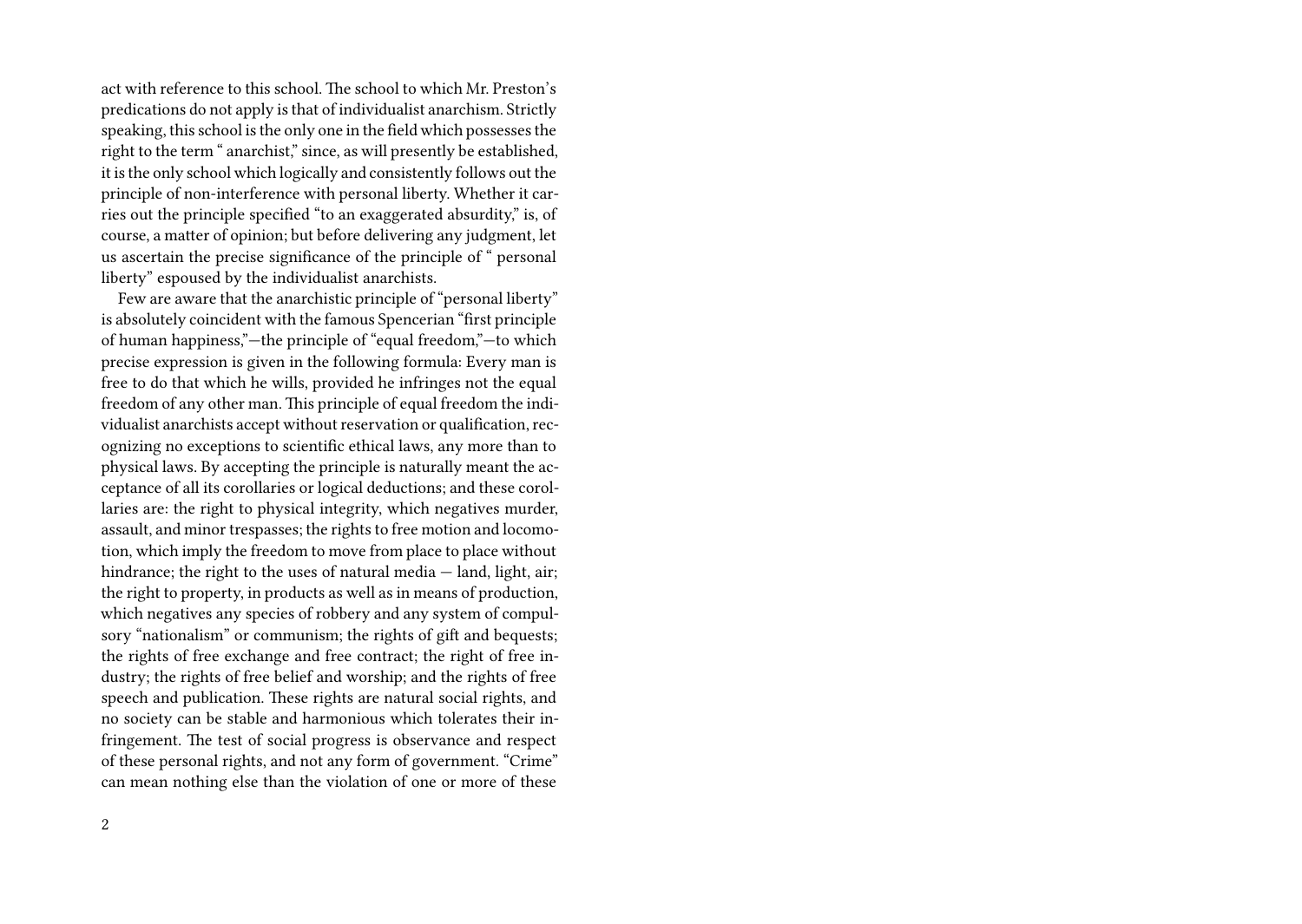positive rights; no individual who refrains from aggression or invasion of rights can possibly be criminal. Now, from this point of view let us examine the ethical character of our present political practices. It is admitted without hesitation that no individual can rationally or justly claim the right to trench upon the freedom of any one of his fellows; but it is generally assumed that a government that is, a body representing a majority of the individuals -is entitled to traverse and violate many of the rights of the individual. If the government should attempt to murder a citizen against whom no crime was alleged, it would certainly cause a revolution, it being universally felt that murder does not cease to be a crime when committed by public authorities. Yet when government breaks the law of equal freedom by taxing men against their consent, and thus denying the right to property; or when it imposes a "duty" on imports, and prohibits men from exchanging

freely with people of other lands, and thereby tramples upon the right of free exchange; or when it passes laws in restriction of banking and the issuing of circulating notes, in distinct contradiction of the rights to free industry, free exchange, and free contract; or when it compels the observance of religious holidays in spite of the right to free belief; or when it monopolizes the letter-carrying industry regardless of the prohibition of such actions by the rightful freedom of industry, the great majority of men do not dream of interposing any objection or raising the question of the ethical propriety of such conduct. In other words, the great majority of people act upon the tacit or avowed belief that there are two ethical standards, not one, and that governments are not to be judged in the same manner as individuals. That which is a crime, a punishable act, when committed by a private citizen, may be a legitimate and even praiseworthy act when done in the name of the government. Is this belief rational?

No, answers the individualist anarchist. That which the ethical law interdicts is a crime when proceeding from the government no less than when proceeding from the private citizen. This answer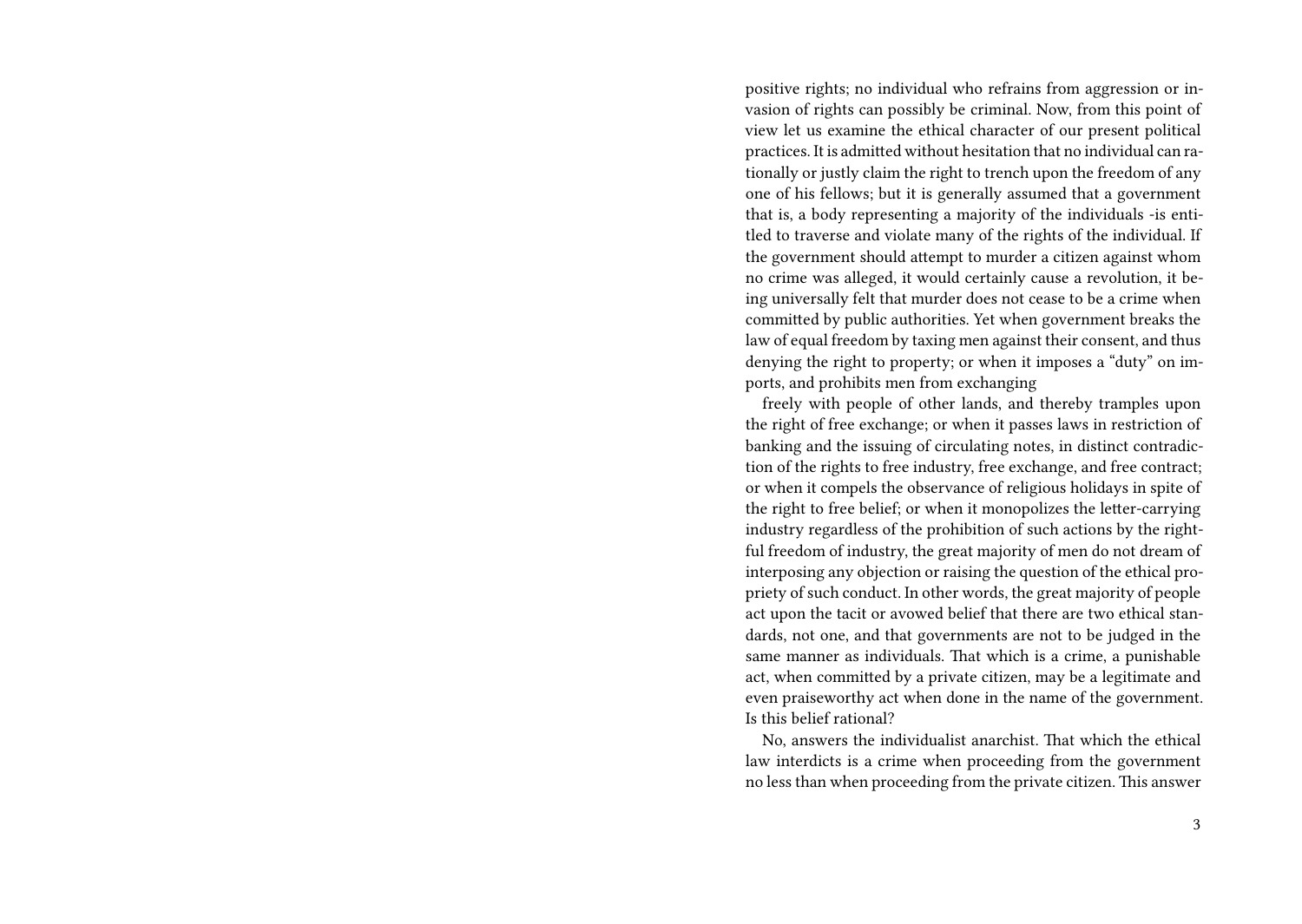clearly implies more than is embraced in the position of Spencerian individualists. According to these, it is wrong for the government to assume any function save that of protecting the rights of individuals, of enforcing the corollaries of the law of equal freedom. But it is claimed that there is an ethical warrant for compelling men to support a government organized for such a purpose ; that there is an ethical warrant for compulsory taxation and for government not based on individual consent. On the other hand, the individualist anarchists maintain that a government not based on the actual consent of the governed is pure tyranny, and that compulsory taxation is robbery. To interfere with a man who acts within the limits of equal freedom, who invades no one's proper sphere, is a crime, and hence all governments resting on compulsory taxation are unethical. It is undoubtedly true that men are confronted with the necessity of providing for systematic and organized protection of their rights or freedoms; still, he who declines to accept the protection of government and to contribute toward its support, can only be said to be guilty of folly, and of folly which by no means necessarily involves the injury of his fellows; therefore there is no warrant for any interference with him.

In view of these elucidations, is it correct to assert that individualist anarchists contemplate the utter abolition of "all law and government"? The answer is, yes and no. It is important to distinguish and to bear in mind the anarchistic definitions of the terms used. If by "government" be understood voluntary co-operation for purposes of defence against aggression, then the anarchists are emphatically in favor of it. As long as anti-social feelings and tendencies exist, co-operation against invaders is a necessity. If by. "law" be understood ethical law, the law of social life, then the anarchists strenuously insist on its faithful observance. But if by government he meant the coercion of the non-aggressive individual, then anarchism wages eternal war upon it; if by law be meant the statutes enacted by men both ignorant and reckless of the essential conditions of social happiness, then anarchism posits "no law." Those who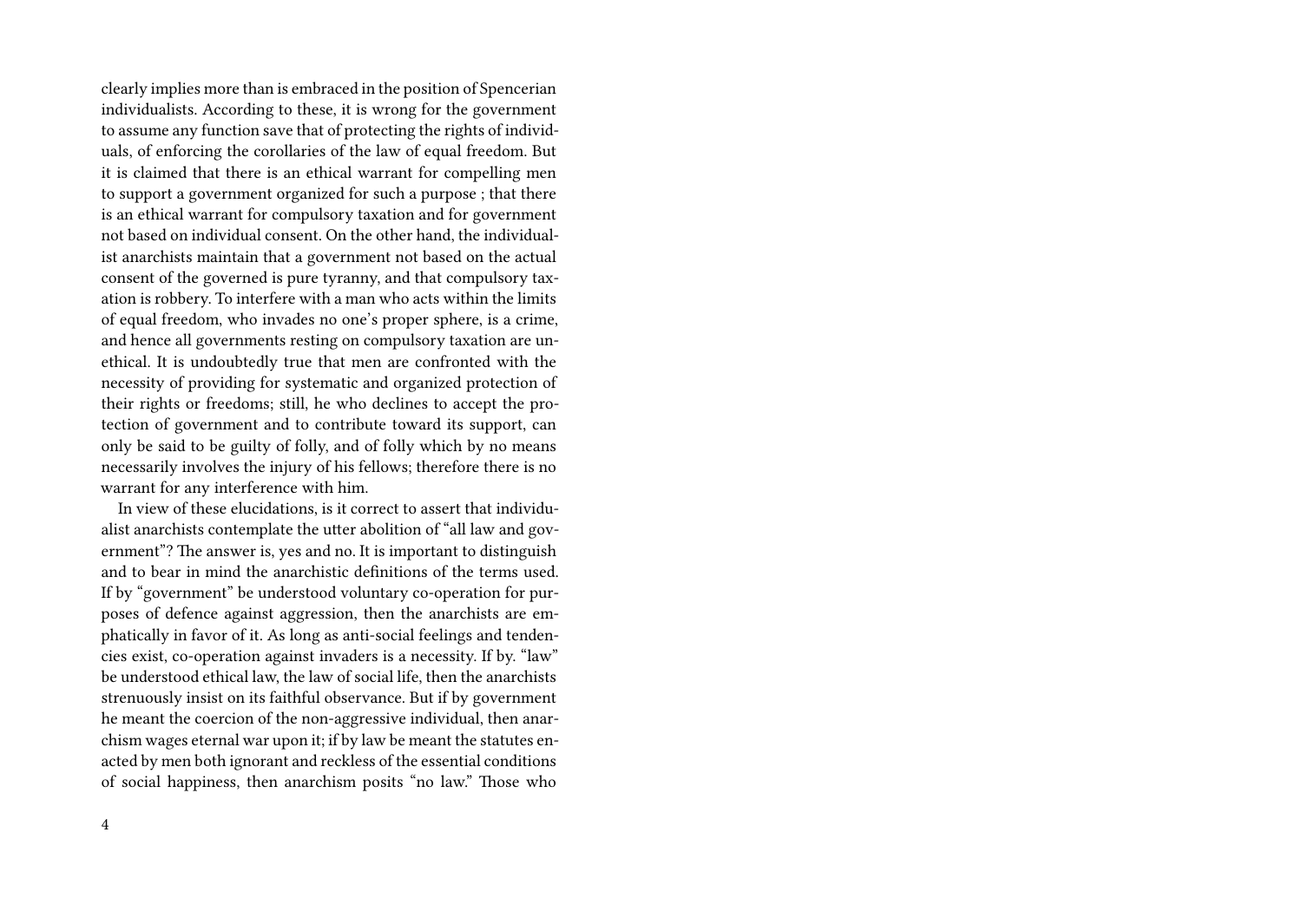a state of society in which every one is allowed to do as he pleases so long as he does not please to break the law of equal freedom. " As long as men are subject to the physical necessities of the body, … there will be a clash of material interests which requires regulation; and such regulation requires government." Defining "government" as the coercion of now invasive, " such regulation " does not require government in the opinion of the anarchists. To assert that it does, is to beg the very question at issue. Institutions to protect rights and restrain aggression are not to be confounded with government. If the institutions are formed on the voluntary principle, they are not "government." Is a fire insurance company "government"? That which is based on actual consent is not government. " The trouble with many anarchists is that they wish to bring about their system by violence," etc. This is true of the socalled communistic anarchists, who are not really entitled to the name they usurp, since they believe in compulsory communism and violate the law of equal freedom; but it is not true of the real anarchists,—the individualist anarchists, who abjure violent methods. " In theory they simply carry out to an exaggerated absurdity the doctrine of non-interference with personal liberty." It is manifest that this was written on the assumption that anarchists would not resist crime and would not undertake to enforce the law of justice or equal freedom. Since, however, as has been explained, only the inoffensive are to be allowed to ignore the defensive organizations, while aggressors are to be punished and coerced, the charge of exaggerated absurdity falls to the ground.

But perhaps Mr. Preston holds that it is absurd to favor voluntary taxation, "government by actual consent," and that the attempt to carry out the law of equal freedom would be fatal to society. If so, I can only say that anarchists differ with him.

imagine that "the abolition of all law and government" is equivalent, in intention and fact, to the deliberate abandonment of all attempts to enforce justice and punish aggression, are betrayed into error by their definitions of the terms "law" and "government." In proclaiming the sovereignty of the individual, the anarchist demands for him the full enjoyment of every liberty except the liberty to trespass. In other words, the anarchist contends for equal liberty, and wants every individual to count for one and no more than one. Invasion of rights he would punish, and he would co-operate voluntarily with his fellows for this as for numerous other purposes. But he would not coerce non-invasive citizens into co-operation of any kind. While, if left free, men's self-interest, as well as their love of fair play, will prompt them to co-operate in the organization of protection against crime, there is no ethical warrant for compelling men to belong to any defensive or insurance associations. The anarchist thus upholds the right of the non—aggressive individual to "ignore the state."

Two considerations have to be emphasized before proceeding to review and meet Mr. Preston's criticisms seriatim. In the first place, the anarchists do not expect to obtain golden conduct out of leaden instincts, and to realize the perfect political system under conditions so unfavorable as those of to-day. The fundamental question of voluntary taxation is not with them at present a question of practical politics, but one of scientific politics, or rather of ethical and social science. They believe, with Spencer, that "an ideal, far in advance of practicability though it may be, is always needful for right guidance." They are not impatient, and are satisfied with slow and gradual progress; but they insist on moving towards the ideal, not away from it. Anarchists gladly work with other reformers whenever the demand is really for an enlargement of liberty and opportunity, and for a restriction of governmental activity, but they do not mistake one plank for the entire platform, a part for the whole. Free trade is a step in advance, and the anarchists would aid in securing it. Free banking and free credit they deem one of